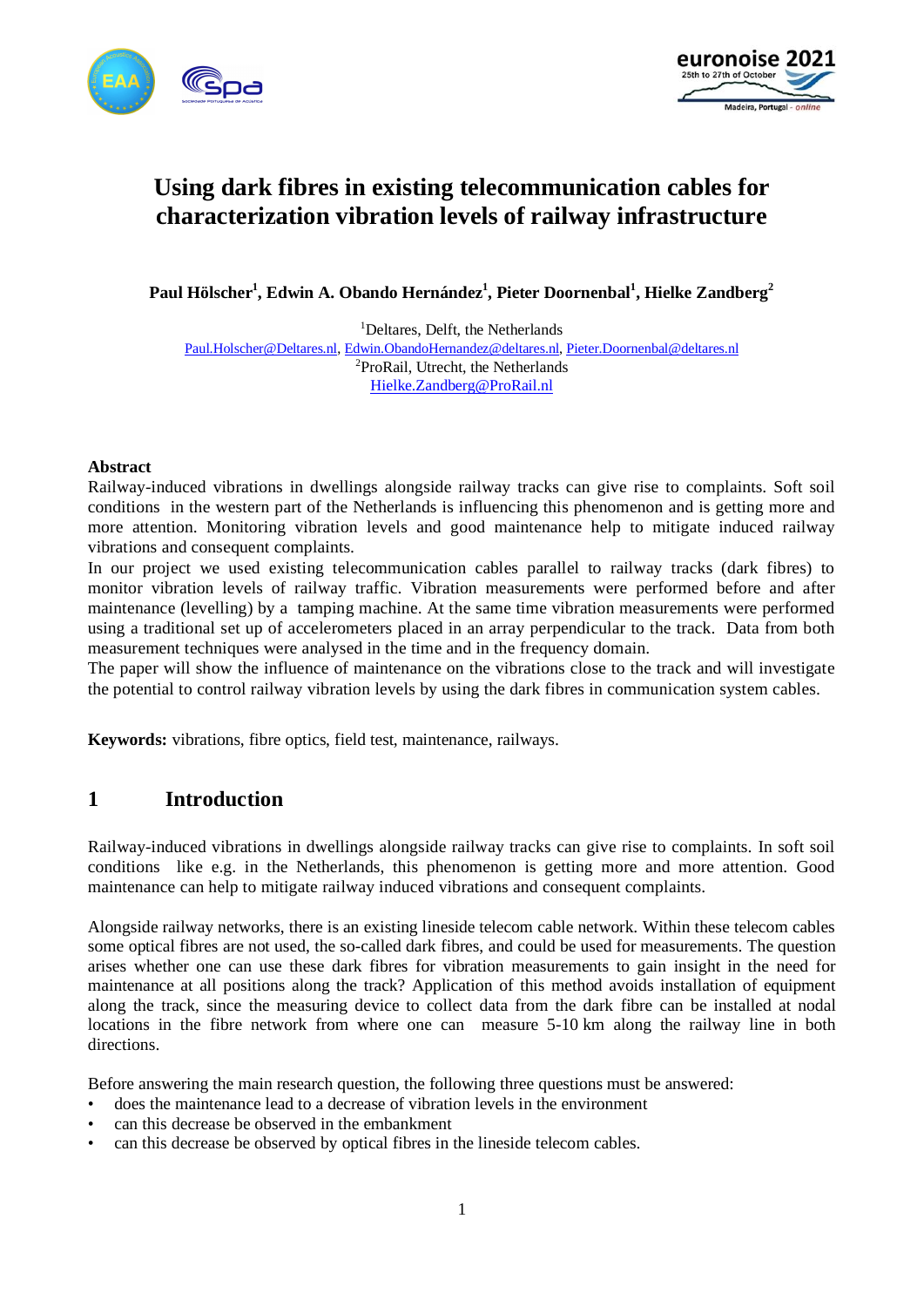

The paper will describe a field test. Vibration measurements were performed using a dark fibre in the lineside telecom cables just before and after maintenance work by a tamping machine. At the same time measurements were performed using two sets of geophones just above the telecom cables together with a set of 24 accelerometers in a field close to the track. This paper will show the results of the measurements and will discuss the influence of maintenance on the vibrations close to the track and the possibility to control vibration levels by using dark fibres in the lineside telecom cable network.

## **2 Measurements**

A measurement site at a railway crossing near Culemborg was selected on the line Den Bosch - Utrecht for the experiment and a measurement set-up was elaborated. The line Den Bosch - Utrecht is a railway line with mixed railway traffic; intercity passenger trains, commuter trains to and from Utrecht and freight trains. This specific site was chosen since train speed is limited due to track conditions and scheduled track maintenance for improving the track geometry of the track section near a railway crossing.

### **2.1 Lay-out of test setup**

[Figure 1](#page-2-0) shows the plan view and a cross-section of the set up. The existing fibre optic cable is at the west side of the track close to the rim of the track embankment is indicated with a red line. The fibre optic cable is situated at a depth of approximately 0.7 m. The geophones are placed above the fibre optics at surface level. Two types of geophones are used: 4.5 Hz with distance 1 m geophones, indicated with black dotted line numbering HF22 to HF70, and 1 Hz geophones with distance 5-10 m, indicated with blue dots at positions LF00 to LF90. It must be noted that geophones measure vertical vibration velocity. The fibre optics cable measures horizontal strains parallel to the rails.

The accelerometers were installed in a field near the track opposite of the geophones at the east side of the track in two lines perpendicular to the track, 10 m apart. The accelerometers measure in two directions (vertical and perpendicular to the rails) or in three directions (vertical, perpendicular to - and parallel with the rails). The test site was situated well within the area of the maintenance work carried out at the site of the level crossing and the adjacent railway segments.

Vibrations generated during a train pass-by propagate dominantly in outward direction of the track. This means that waves passing the geophones parallel to the track differ physically from waves propagating in outward direction passing the accelerometers perpendicular to the track. For this research, this is not a problem: The research doesn't focus on finding an exact transfer function between the vibrations in the embankment and the vibrations in the environment, but tries to answer whether the vibration level (measured with the fibre optics) in the embankment can be used as an indicator for the change in vibration level in the environment (measured by the accelerometers).

In addition to vibration measurements, train speed and train length of each train pass-by was detected using a pair of light sender and receiver gates installed in a 25 m speed trap at the measurement site. These are indicated in [Figure 1](#page-2-0) by 'Sluis A' and 'Sluis B'. By analysing the number and the sequence of wheel passby's, travelling direction, speed, length and train type could be detected. Additional data could be provided using data from a nearby waysite monitoring unit of ProRail and data from rail traffic management.

#### **2.2 Data collection**

The vibrations in the three parts of the set-up were collected in three separate processes. The sample frequencies for the geophones and the accelerometers were 1000 Hz. The Fibre optics were applied with a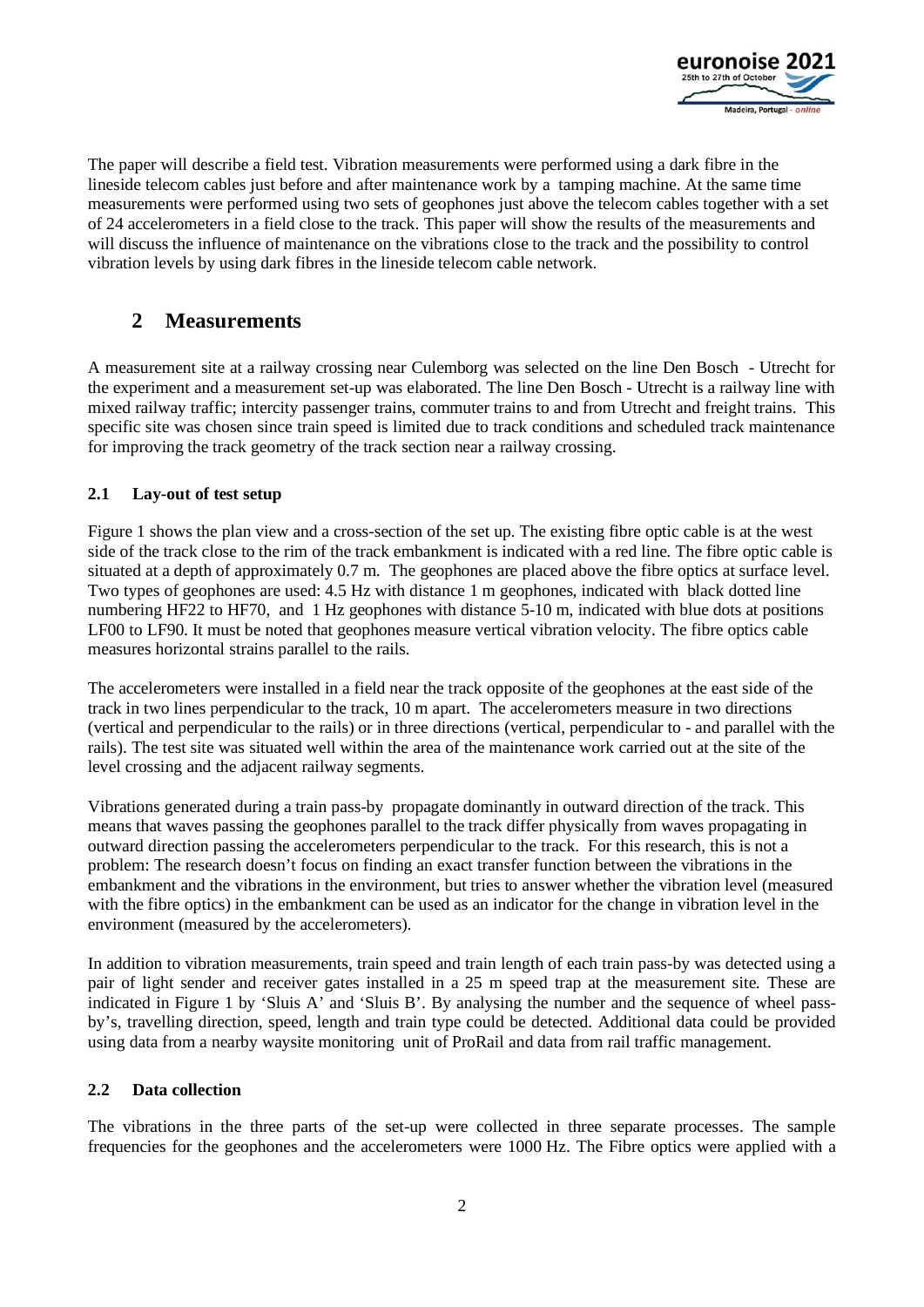

gauge length of 10 m, with at each meter a measurement position. The sample rate of the Silixa equipment [1] is much higher (order MHz).



<span id="page-2-0"></span>Figure 1 Overview of the measurement site south of Culemborg. Left top view, right cross-section looking in Northbound direction (from Den Bosch to Utrecht)

#### **2.3 Measurements in the field**

Due to poor track geometry near the level crossing maintenance work was carried out during night hours between November 10, 2020 and November 11, 2020 to correct the level of the rails by tamping the ballast. The measurements were carried out the day before (9 November 2021 from 14:05 to 20:15) and the day after the maintenance works (11 November 2021 from 10:05 to 19:05) during normal railway operation at daytime. During this period 6 double deck intercity and 4 local trains passed each hour in each direction.

#### **2.4 Data post-processing**

The signals of passing trains are selected based on data from a pair of light sender and receiver gates of the optical train detection. From each pass-by a time window of 30 s is taken for each type of equipment (accelerometers and geophones and fibre optic cable). The vibration data was filtered using a band-pass filter [1.0 - 100 Hz]. To evaluate the fibre optic cable data, data from a 90 m cable segment was selected, which shares its position with the position of the LF geophones string situated at the measurement site. To characterize the recorded signals in frequency domain we use power spectral density (PSD) estimation technique [\[3\]](#page-9-0). Although the Dutch vibration Guidelines [\[2\]](#page-9-1) assesses the vibration nuisance on the effective vibration velocity, here the maximum vibration velocity  $V_{\text{max}}$  is used for judgement.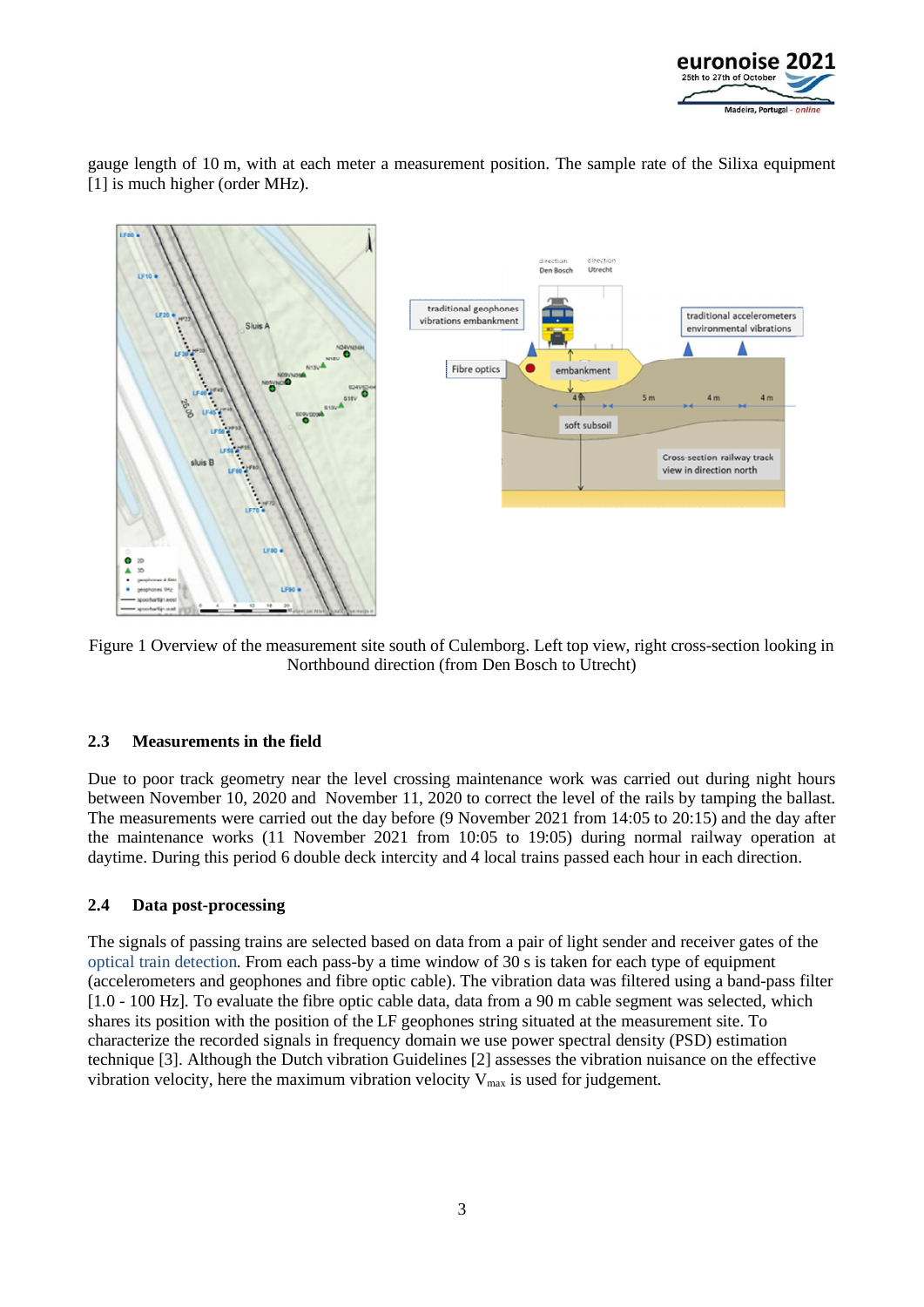

# **3 Description of measured trains and train type selection**

For further analysis only trains of the same train type were selected from the data set. In addition, train pass-by's of trains travelling in opposite direction and passing each other at the measurement site, were also removed from the data set. For this analysis we selected double decker trains and commuter trains, type sprinter of the Dutch railway company NS for further analysis. In total 90 and 94 train pass-by's of the Double Decker train respectively the Sprinter were selected from the data. At least 45 train pass-by's for each type, in each direction and each measurement day

Train speed was computed using data from the optical train detection at the measuring site. [Figure 2](#page-3-0) shows the average speed of the double decker and sprinter train pass-by's in both directions during two days of measurements. In general, the average speed of the trains ranged between 90.5 to 99.0 km/h. The commuter train (sprinters) ran at slower speed compared to the intercity double decker trains, particularly the ones running on 11-11-2020 with average speed slower of 90,5 km/h and 92.5 km/h compared to 96 km/h of the double decker trains. The differences between the speed are small. Therefore, the differences in behaviour of the rail infrastructure before and after the maintenance works can be investigated by dividing the data set into two separate groups of train types and comparing train pass-by's of the same traveling direction and the same train type only.



<span id="page-3-0"></span>Figure 2 Average train speed during measurements a) at 9 November and b) at 11 November. u means direction Utrecht (Northbound) and db means direction den Bosch (Southbound)

### **4 Resulting vibrations in the environment**

#### **4.1 Comparison PSD and Vmax and train length**

Comparison of the influence of the train length on the maximum vibration velocity  $V_{\text{max}}$  and the average PSD, shows that  $V_{\text{max}}$  is almost independent of train length, while the PSD in general increases with train length. The maximum velocity  $V_{\text{max}}$  occurs when the vibrations generated by all axles (accidentally) interfere. We assume that in the case of trains longer than four carriages, the distance between the measuring device and the additional axles of the fifth and other carriages is too high for generating a significant increase of the  $V_{\text{max}}$  value. This is illustrated in the [Figure 3](#page-4-0), that presents  $V_{\text{max}}$  for double decker trains as a function of train length.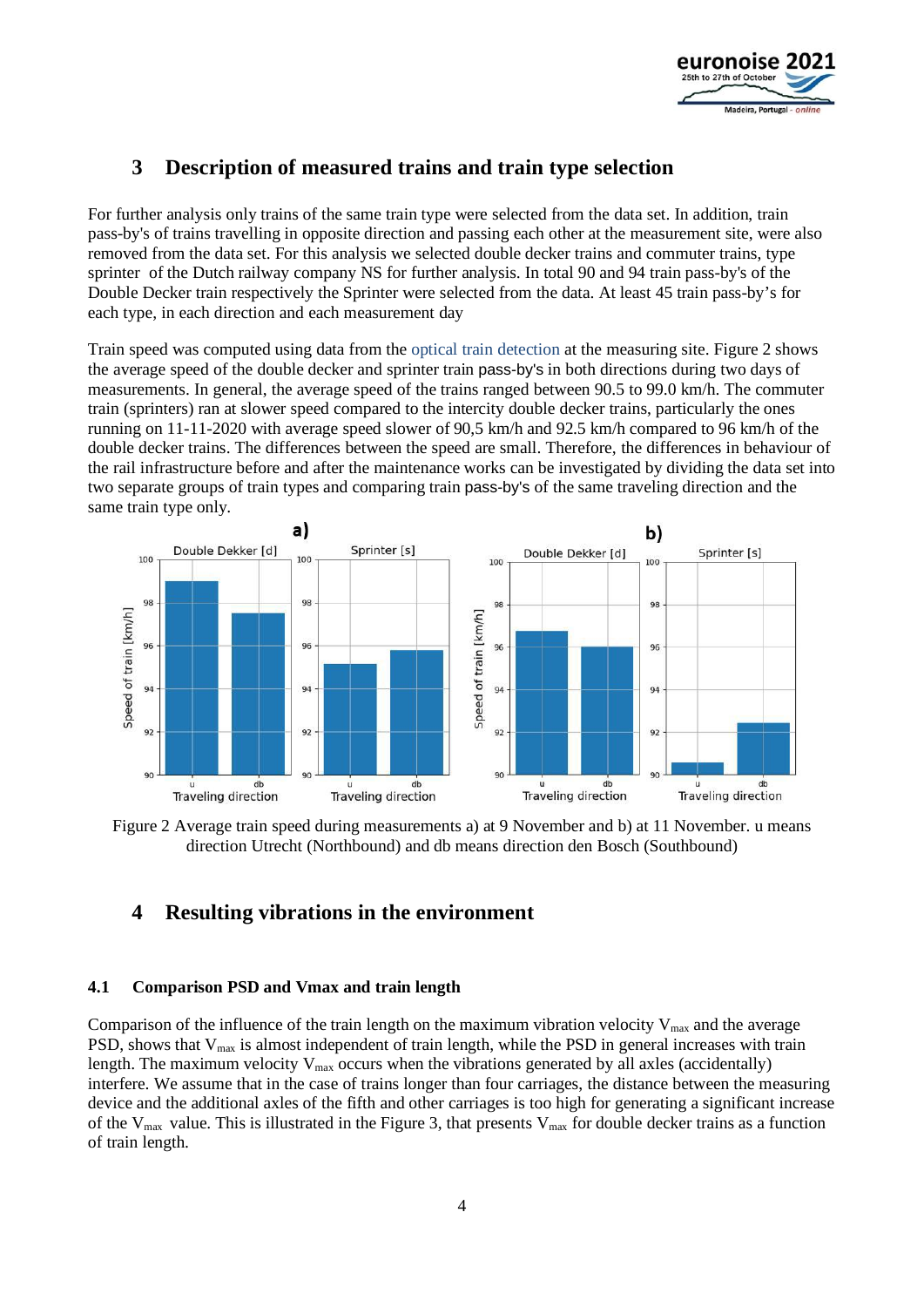

Double decker passenger trains are used in a 4 or 6 carriage variant, called VIRM 4 of VIRM 6. In service the VIRM trains can be driven as a single train or as a train composition consisting of two or three elements, each with a VIRM 4 of VIRM 6 variant. Therefore, the train length can vary from 4 to maximum 12 and has an even number of carriages.

The PSD calculates an average value as function of frequency over a prescribed time window which is proportional with the amount of energy in the vibration. The duration of the vibration depends strongly on the train length, and so will the energy in the vibration and the average PSD. [Figure 4](#page-4-1) shows the PSD as a function of frequency and train length. The value of PSD increases with train length, as expected. In the actual analysis, the influence of train length is not further investigated and only train type is considered as variable, but for further interpretation this seems an important improvement.



<span id="page-4-0"></span>Figure 3 Vibration velocity Vmax of train pass-by's at 5 m (northbound **….**● **…** u) and 9m (southbound --**▲**- db) as a function of train length ((number of carriages per train) for train type VIRM double decker



<span id="page-4-1"></span>Figure 4 Power spectral density for vertical vibrations in point N05 for passing double decker, influence of train composition (group is number of wagons).

#### **4.2 Maximum velocities of environmental vibrations using accelerometer data**

First, the environmental vibrations were analysed using data from the two accelerometer arrays perpendicular to the track, see [Figure 1.](#page-2-0) [Figure 5](#page-5-0) and [Figure 6](#page-5-1) show the influence of maintenance on the maximum velocity, as an average of pass-by's of the double decker train (Train type --d--) and the sprinter train (Train type --s--) for horizontal respectively vertical vibrations measured in sensor N09, which is situated 9 m from the eastern track with northbound rail traffic in the direction of Utrecht (u left side bars), and 13 m from the western track with southbound traffic in the direction of Den Bosch (db right side bars). The difference in distance between the source and the transducers fully explains the lower values observed in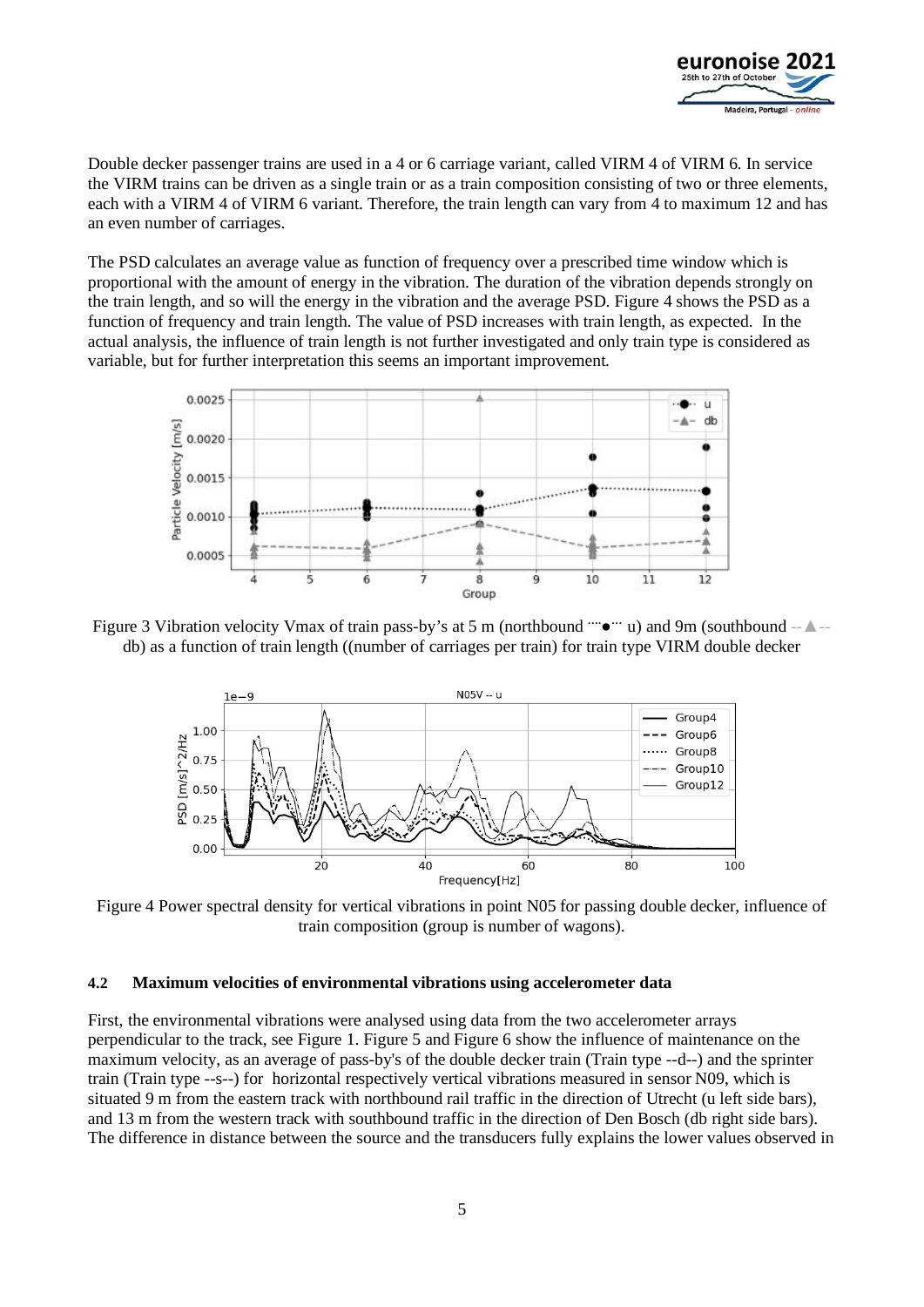

the transducers for the direction Den Bosch (western track). The red colour refers to vibration levels before maintenance, the blue colour refers to vibration levels after maintenance.



<span id="page-5-0"></span>Figure 5 Comparison of maximum velocity for horizontal vibrations over all train pass-by's before (red) and after (blue) maintenance works at signal N09H. See text for more information.



<span id="page-5-1"></span>Figure 6 Comparison of maximum velocity for vertical vibrations over all train pass-by's before (red) and after (blue) maintenance works at signal N09V. See text for more information.

To determine the influence of maintenance one must analyse vibration levels in the two traveling directions separately, since the distance of the transducers to the two tracks are different, and for identical train types. The answer is given in a statistical way using a single sided test. We test the hypothesis H0: Vmax reduces after the maintenance, against the alternative hypothesis H1: Vmax doesn't decrease We used the Student-t distribution for this test.

[Figure 7](#page-6-0) shows the result of the statistical test as a function of distance to the source. In general, a hypothesis is considered to be true if the p-value is below 0.05 (5%), meaning that the probability that the hypothesis is true is a result by accident is less than 5%.

It is concluded that maintenance at this location led to a decrease of vibration level for the sprinter train. For the double-decker trains in direction Utrecht the hypothesis must be rejected, and for the double-decker trains in direction Den Bosch is must be accepted. The results lead to a smaller calculated P-value with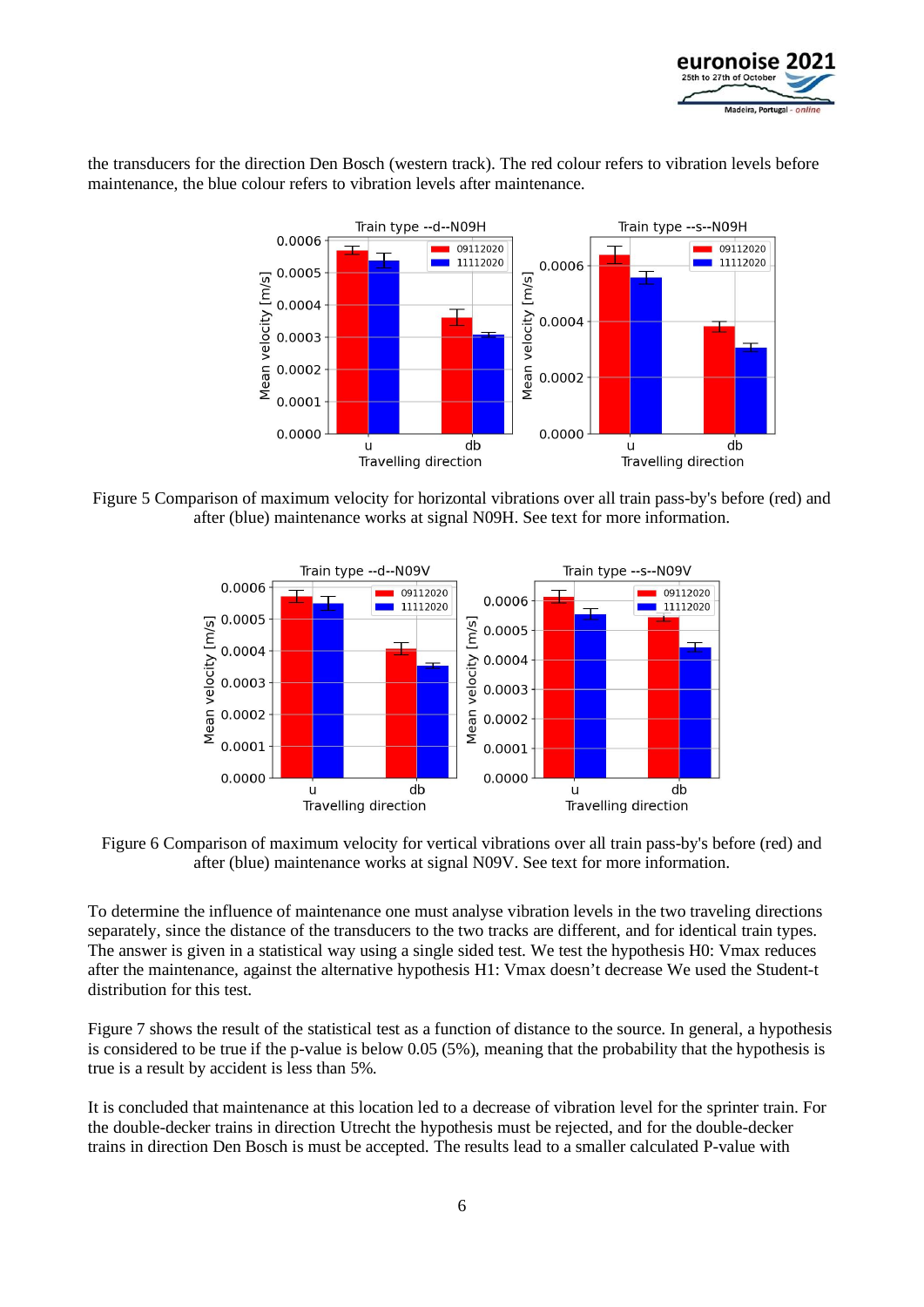

increasing distance. This suggests that maintenance has more effect at further distances. The difference in train type and track suggests that it might be needed to concentrate on specific frequencies for the vibrations at the embankment, e.g. wavelengths that propagate to the higher distances. The derived PSD curves might be needed for this study.



<span id="page-6-0"></span>Figure 7 Critical values for hypothesis (H0 versus H1) on distance from the eastern track. Top the vertical vibrations, bottom the horizontal vibrations; left the north line, right the south line.

### **5 Comparison measured signals of geophones and fibre optics**

First, we compare the measured signals in the embankment by the geophones and fibre optics. The comparison with the measured results in the accelerometers and the answer on the research question will be discussed in Section [6](#page-7-0).

[Figure 8](#page-7-1) shows the results for all equipment in the embankment at 45 m. The scales might be different, since we were primarily interested in the influence of maintenance and using identical instrumentation before and after maintenance, scaling factors are not yet essential.

Three important differences are visible

In the low frequency range, a strong response at 2 Hz is visible in signals from southbound railway traffic in the direction of Den Bosch. This is caused by the close pass-by of train bogies to the devices at about 2 m distance. The distance between device and track for northbound railway traffic in the direction of Utrecht is 5 to 6 m. There is no response visible at 2 Hz in these results . Passing train bogies cause a quasi-static deflection of the track, which is very local in space and thus not observed in the results of railway traffic in the direction of Utrecht. It is also not observed in the results of the HF geophones. This aspect dominates the average PSD value and is therefore removed from the fibre optic results with help of a 4.5 Hz high pass filter.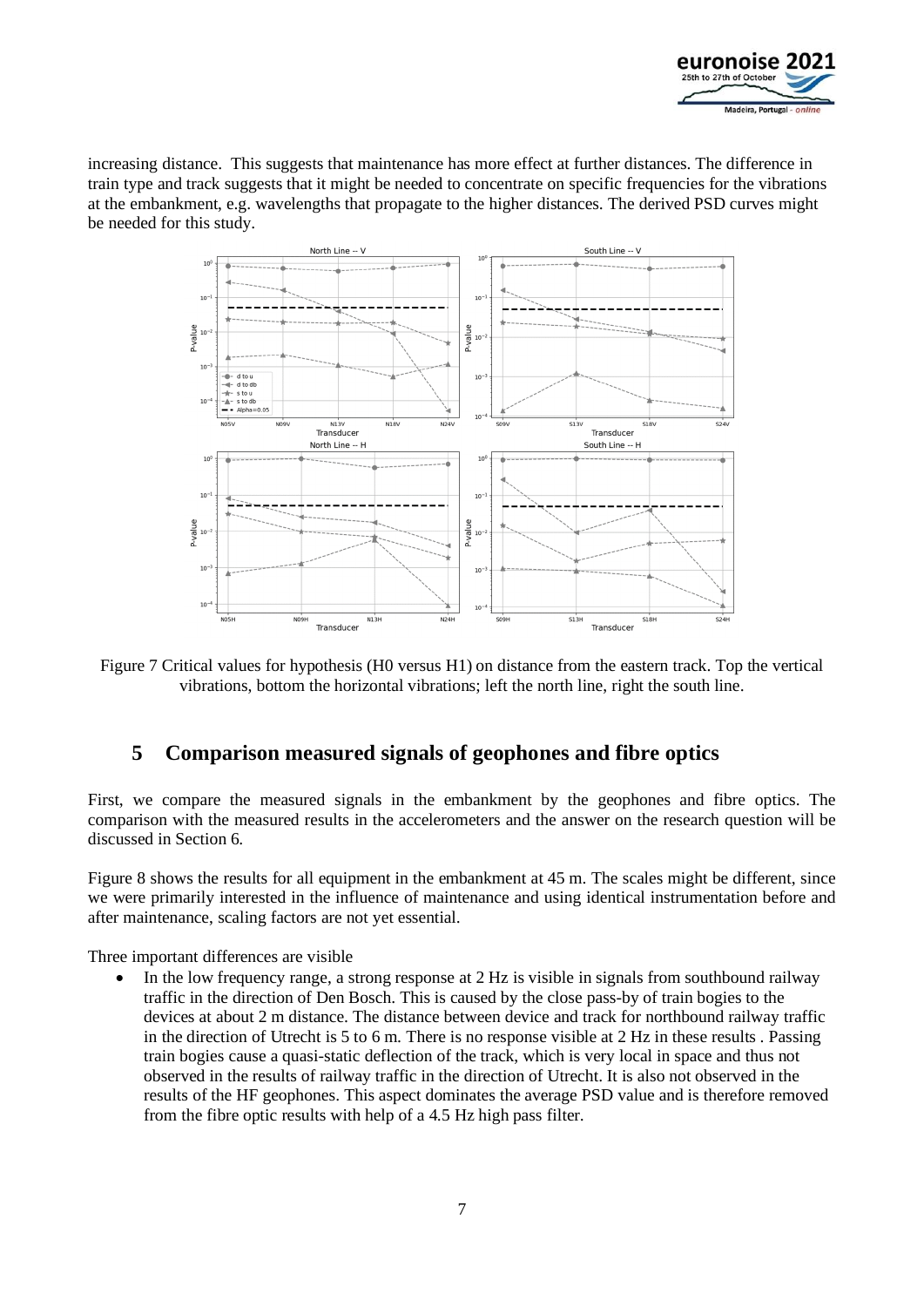

- The geophones show a clear peak at 45 Hz. This seems to be the frequency which is generated by the axle passing over the sleeper distance: 0.6 m with 100 km/h is 46 Hz. This frequency is visible in both geophone results, but not visible in fibre optics results.
- The fibre optics shows a relatively strong peak at 18-20 Hz, which is not visible in the geophone results, while the vibrations between 20 and 30 Hz in the geophones are not visible in the fibre optic results. These frequencies seem too high for the set-up that we used for the fibre optics.



<span id="page-7-1"></span>Figure 8 PSD from measurements at position 45 m on embankment. a) 1 Hz geophone, b) 4.5 Hz geophone, c) fibre optics filtered at 1 Hz (low cut) and d) fibre optics filtered at 4.5 Hz (low cut). It refers to double deckers, in both directions (to u is to Utrecht (northbound) and to db is to Den Bosch (southbound)).

We think that the tamping maintenance has the most important influence on the frequencies below 46 Hz, since the most important part of the operation is the repositioning of the sleeper in the ballast. Due to the stiffness of the rails, this leads to changes in track level with a wavelangth longer then the sleeper distance. These results suggest that the set-up of the fibre optics must be adjusted to make sure that it captures the frequency range to 50 Hz accurately.

### <span id="page-7-0"></span>**6 The influence of maintenance on vibrations in embankment and the environment**

[Figure 9](#page-8-0) shows some results along the northern line. Per figure a), b) and c) the top row holds for double decker trains and the bottom row for sprinter trains. The left column shows the PSD for northbound trains, the middle row for southbound trains and the right column the averaged value of PSD over all trains. While calculating this average value no distinction in train length is made, due to the very limited number of trains per group.

For the sprinter the maintenance generally leads to a decrease of the vibrations, both in the embankment and the environment. For the double decker this result is not very clear, often an increase is observed after maintenance.

a general comparison of the change of PSD levels in the signals of the individual HF and LF geophones and fibre optic sensors (numbered LF40/HF40 to LF60/HF60 in figure 1) at the position opposite of the accelerometers This doesn't produce a uniform picture of changes. The double deckers to Utrecht always give an increase of the vibration level, independent of the device (LF or HF geophone or optic fibre sensor).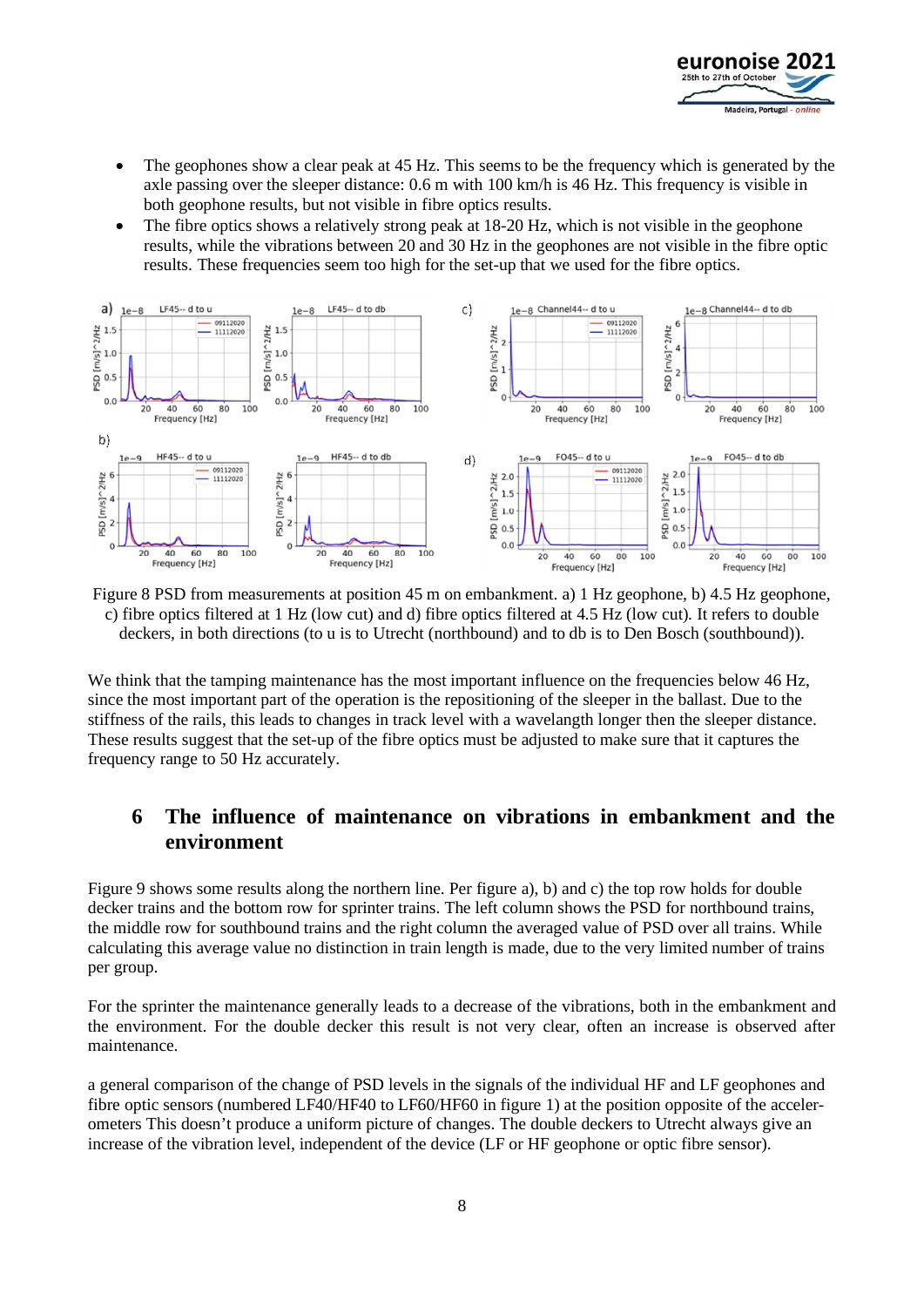



<span id="page-8-0"></span>Figure 9 Comparison of the results in a) HF geophone in embankment, b) vertical vibration at 5 m from eastern track (9 m from western track) and c) vertical vibration at 18 m from eastern track (23 m from western track)

The sprinters to den Bosch always give a decrease of the vibration level, almost independent of the device (all but one exception). The other two combinations Sprinter to Utrecht, Double Decker to den Bosch) often show one device with a different direction of the change. This suggest a high variability of the results.